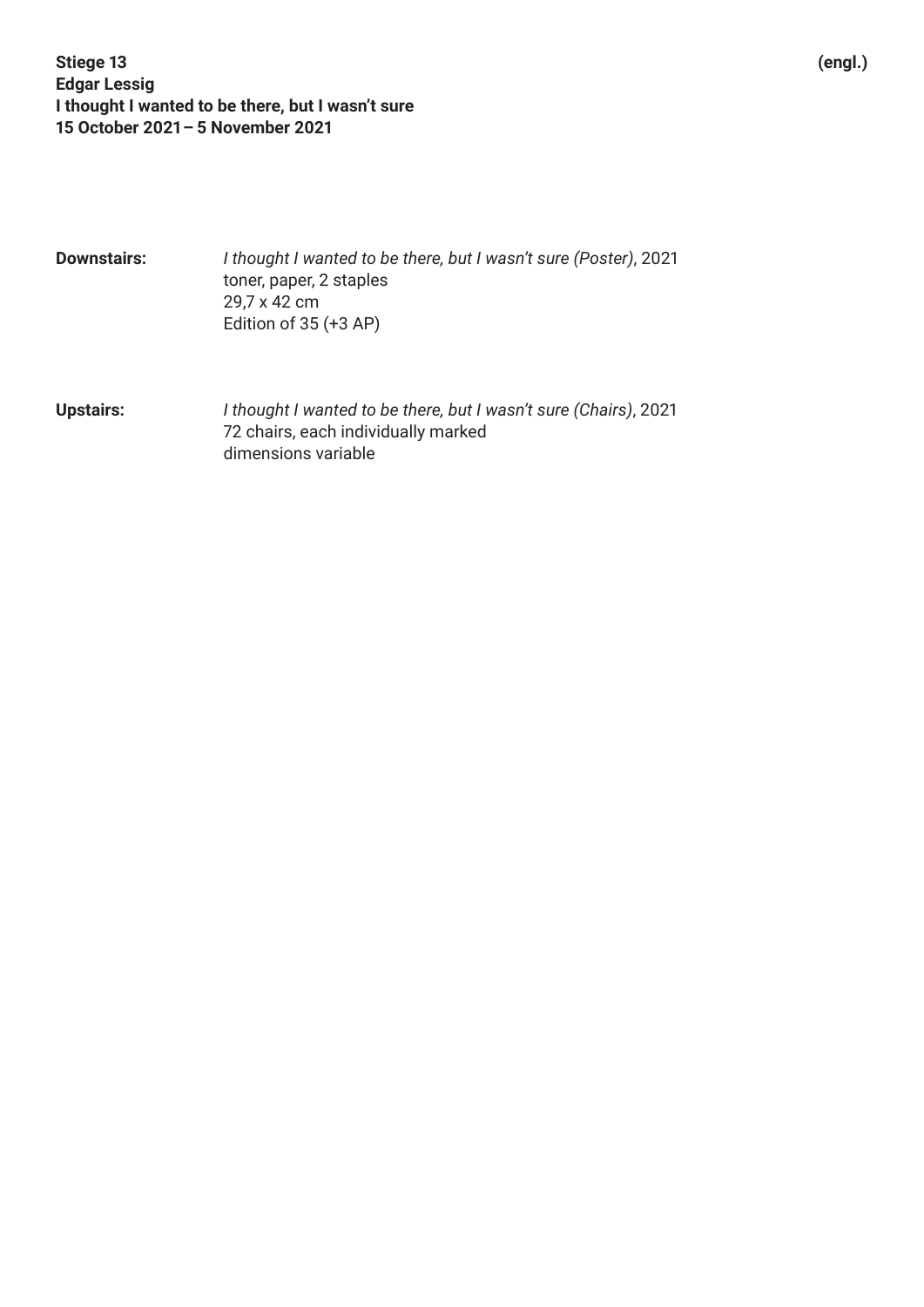## **Going there.**

The staff of Edgar Lessig's photographic work looks somewhat uncomfortable. Five people on a sofa, side by side, but each to themselves. Five people that don't feel quite at ease, but can't resolve to leave either. Instinctively, one has to think of the final dialogue of *Waiting for Godot*:

- Well, shall we go? - Yes, let's go. [*They do not move*].

## **Possibly.**

At first glance, it seems like someone wanted to make space here. Blue chairs have been stacked neatly and moved towards the walls. But still, they dominate the room. Their order is as cool as it is fascinating. Clearly structured units inviting to be taken apart again.

Edgar Lessig's installation is as minimalist as it is concrete: the room looks like a found situation, the space-saving chairs like readymades. Yet each of the 72 molded shells is imprinted with a number; each specimen becomes unique, the industrial chair an edition, the stack has a potential of dispersion.

Hardly any piece of furniture is as anthropomorphic as the chair: legs, seat, backrest address the individual human body. The stackable chair, however, calls for the collective. The chairs seem to be waiting for their next use. The viewer oscillates between a formalistic observation and the playing out of possible constellations; between the pleasure of perfectly fitting shells and frames and the imagination of different social situations. Plastic blue or longing blue, Yves Klein or the Blue Flower, working group or silence, adaptation or participation?

In 1965 Joseph Kosuth created an icon of conceptual art with *One and Three Chairs*. Term, image, and object stand side by side: chair, photograph, encyclopedia entry. Edgar Lessig's installation shares with Kosuth and Yves Klein the love for the conceptual. In 1958 the latter opened an exhibition titled *Le Vide* at the Iris Clert Gallery in Paris. 3000 visitors accepted the invitation in search of a 'sensibilité picturale immatérielle'; in the gallery space they found only white walls lit by neon light.

Stiege 13 too appears to have been emptied out. Neon lights, white walls, grey floor. But the longer nothing happens, the more the chairs impose themselves. If there is such a thing as active waiting, then it probably has this very color.

- Jasmin Mersmann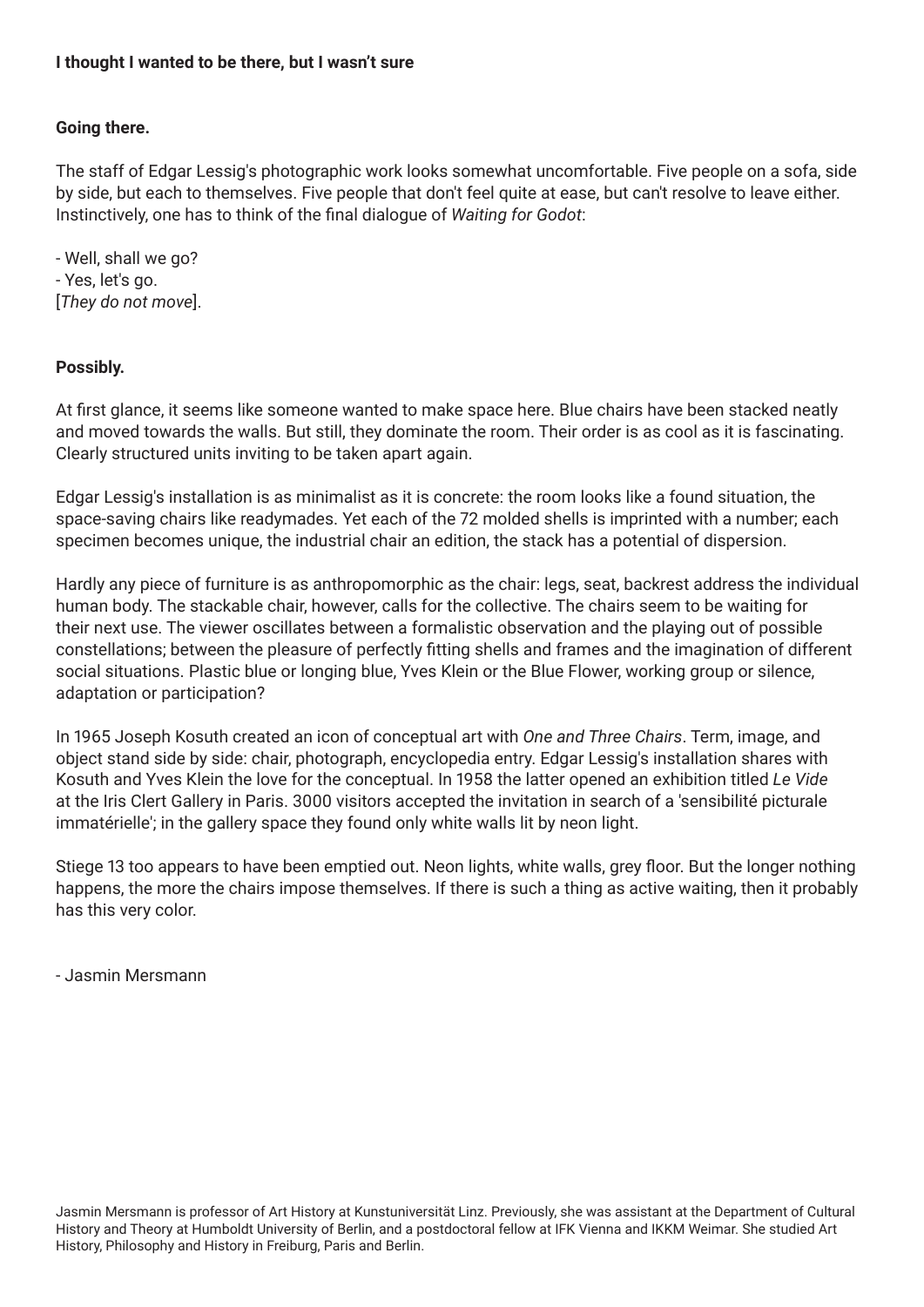**Stiege 13 (dt.) Edgar Lessig I thought I wanted to be there, but I wasn't sure 15.10.21– 05.11.21**

**Unterer Raum:** *I thought I wanted to be there, but I wasn't sure (Poster)*, 2021 Toner, Papier, 2 Klammern 29,7 x 42 cm Auflage von 35 (+3 AP)

**Oberer Raum:** *I thought I wanted to be there, but I wasn't sure (Chairs)*, 2021 72 Stühle, jeder einzeln markiert Dimensionen variabel